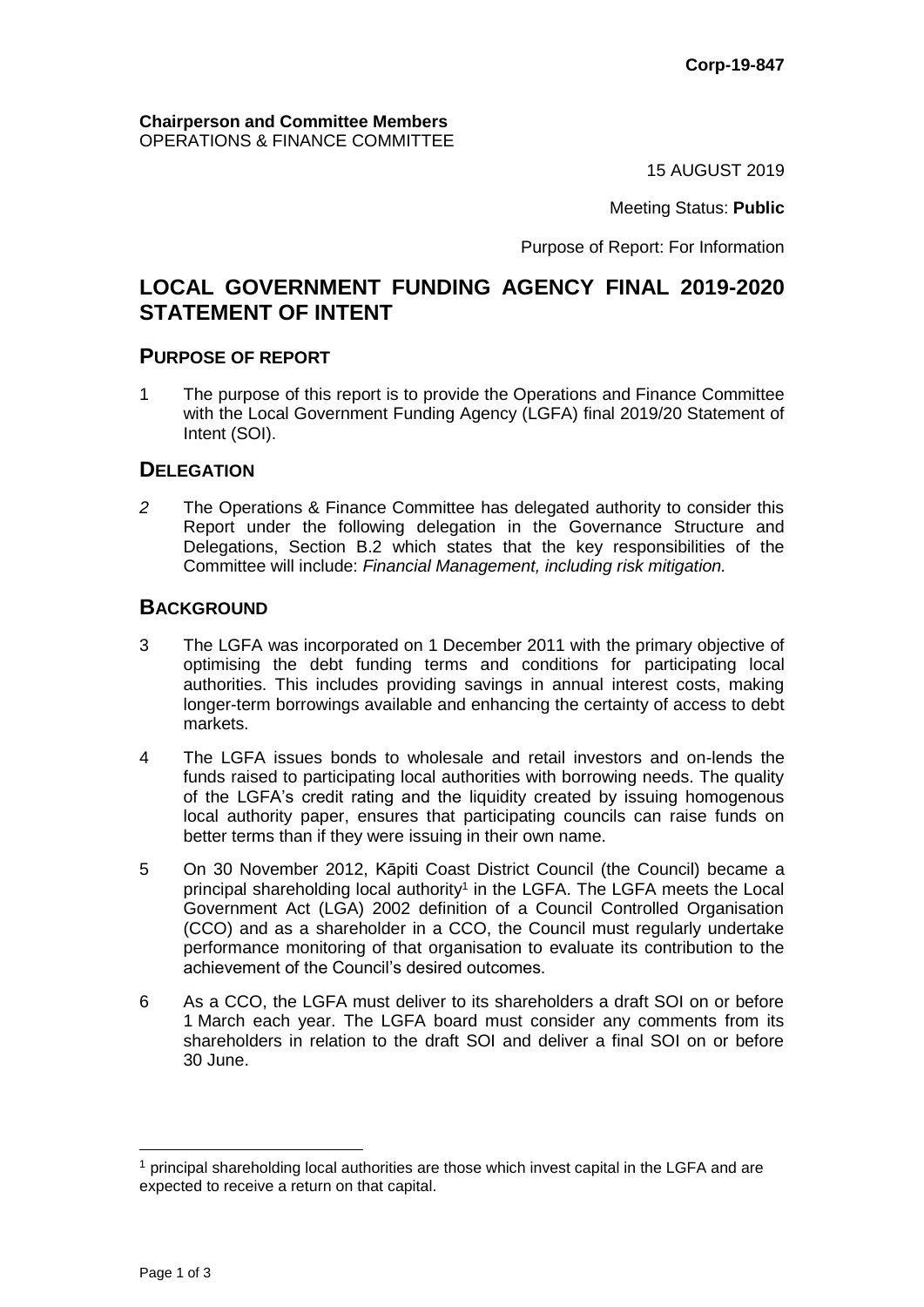7 The Council's monitoring obligations are assisted by the Shareholders' Council whose role is to represent all the shareholders and ensure that all individual shareholder views are heard. The Shareholders' Council comprises five to ten appointees from the council shareholders, and one from the Crown.

### **ISSUES AND OPTIONS**

#### Issues

- 8 The Committee received the LGFA's draft 2019/20 SOI at its meeting on 16 May. At the meeting, officers recommended that no changes be made to the draft SOI and this was formally approved by the Committee and the LGFA so advised.
- 9 The LGFA has subsequently finalised the 2019/20 SOI however it has made two amendments to the draft. Forecast net interest income for the three-year SOI period has increased due to the LGFA holding a higher level of assets than previously anticipated.
- 10 There have been some costs increases too due to greater anticipated use of standby facilities and increased IT and consultancy costs relating to the transition to SWIFT. However, the overall profit forecast for the period has improved by \$2.7 million in the final SOI compared to the draft SOI.
- 11 The key intentions and expectations of the LGFA remain the same to optimise debt funding terms and conditions, including the provision of savings in annual interest costs on a relative basis to other sources of financing.
- 12 The main change to the LGFA's performance objectives compared to previous years is to introduce CCO lending by December 2019, and report quarterly the volume of lending to CCOs to both the Shareholder Council and shareholders.
- 13 The LGFA final 2019/20 Statement of Intent is attached as Appendix 1.

## **CONSIDERATIONS**

#### Policy considerations

14 In accordance with the LGA 2002, the Council has provided information on all of its CCOs in its draft 2018/38 Long Term Plan.

#### Legal considerations

15 There are no legal considerations arising from the matters in this report.

#### Financial considerations

16 There are no financial considerations arising from this report.

### Tāngata whenua considerations

17 There are no tāngata whenua considerations.